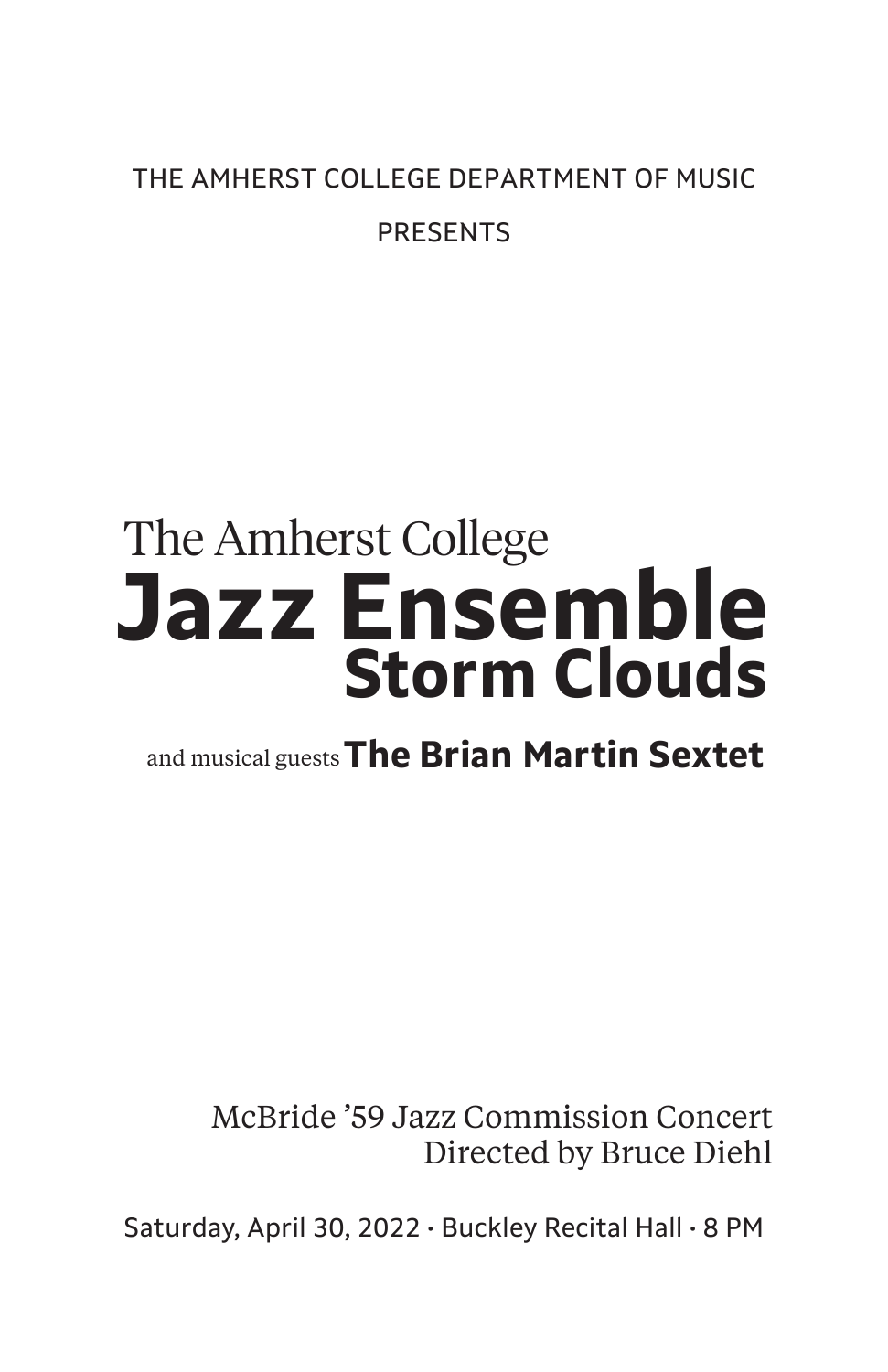# **PROGRAM**

Follow the Leader Fred Sturm 1951-'14

Gabriel Proia, Trumpet; Lydia Silver, Voice; Sarah Edelson, Tenor Saxophone; Sarah Quiros, Alto Saxophone; Luxi Son, Piano

Satin Doll **Duke Ellington 1899 – 1974** Arranged by Bruce Diehl

Lydia Silver, Voice; Annika Ridky, Drums

### **The 2022 McBride '59 Jazz Commission:**

The Faro Shuffle **Brian Martin b. 1991** 

Siobhan Angeles, Alto Saxophone; Adam Schultz, Bass; Cameron Chandler, Trumpet

Undercover Bossa Jeff Jarvis b. 1952

Siddu Sitaraman, Alto Saxophone; Lucas Bernstein, Guitar; Connor Barnes, Trombone; Nathan Tarkoff, Tenor Saxophone

*Please silence your mobile phone, pager, watch, or any other electronic noise-makers during the concert. Please refrain from using electronic devices with light-producing screens, as they are distracting to your fellow audience members. Cameras and recording devices are strictly prohibited.*

*\_\_\_\_\_\_\_\_\_\_\_\_\_\_\_\_\_\_\_\_\_\_\_\_\_\_\_\_\_\_\_\_\_\_\_\_\_\_\_\_\_\_\_\_\_\_\_\_\_\_\_\_\_\_\_\_\_\_\_\_\_\_\_\_\_\_\_\_\_\_\_\_\_\_\_\_\_\_\_*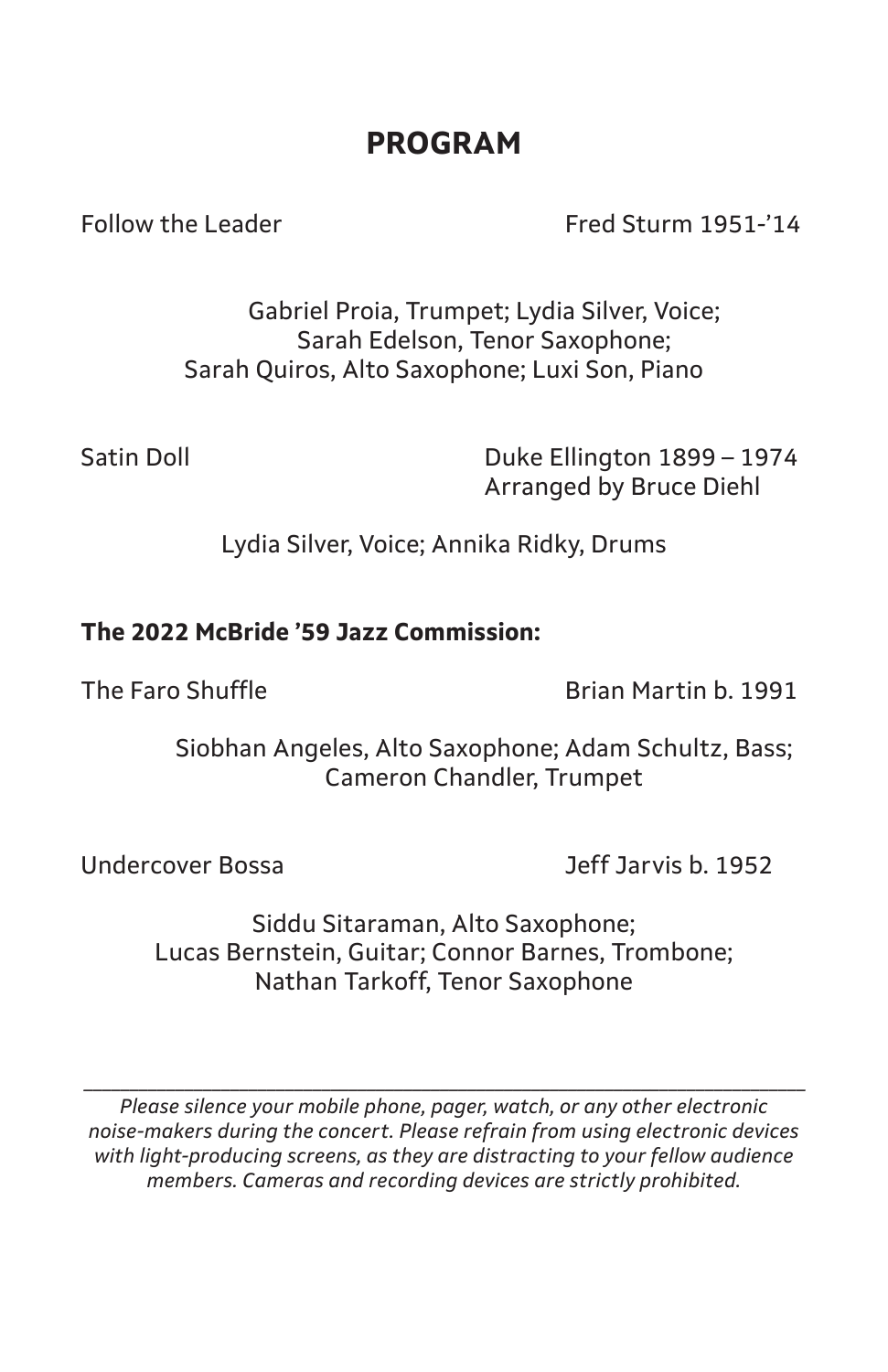### **Storm Clouds Members**

#### **Saxophones**

Sarah Quiros, Alto Siobhan Angeles, Alto Siddu Sitaraman, Alto Sarah Edelson, Tenor Nathan Tarkoff, Tenor Zach Robarge, Baritone

### **Trombones**

Connor Barnes Mark Turcotte Devlin Danner Justin Leach

#### **Trumpets**

Gabriel Proia Cameron Chandler '20 Geoff Cunningham Helkin Sosa

#### **Rhythm Section**

Lucas Bernstein, Guitar Luxi Son, Piano Adam Schultz, Bass Annika Ridky, Drums

# **Vocals**

Lydia Silver

Thanks to the following for their efforts aimed at this concert and our entire year: Ted Keyes, Alisa Pearson, Suzette Farnham, Andrew Zucchino, Prof. Darryl Harper, Cameron Chandler '20, David Picchi, Geoff Cunningham, Carl Clements, Daniel Flores Garcia, Daniel Langa '18, Diana Daniels, Gabby Moore, Prof. Jason Robinson, Sara Zhu, Ziji Zhou, Monica Soto, Madison Martin, Robin McBride '59, David Sporny, Claire Arenius, Joe Belmont, Ann Maggs, Stephen Page, Eugene Uman, The Arts At Amherst Initiative, The Amherst Survival Center, William Diehl and Diane Diehl.

# **We thank you for your donation to the**

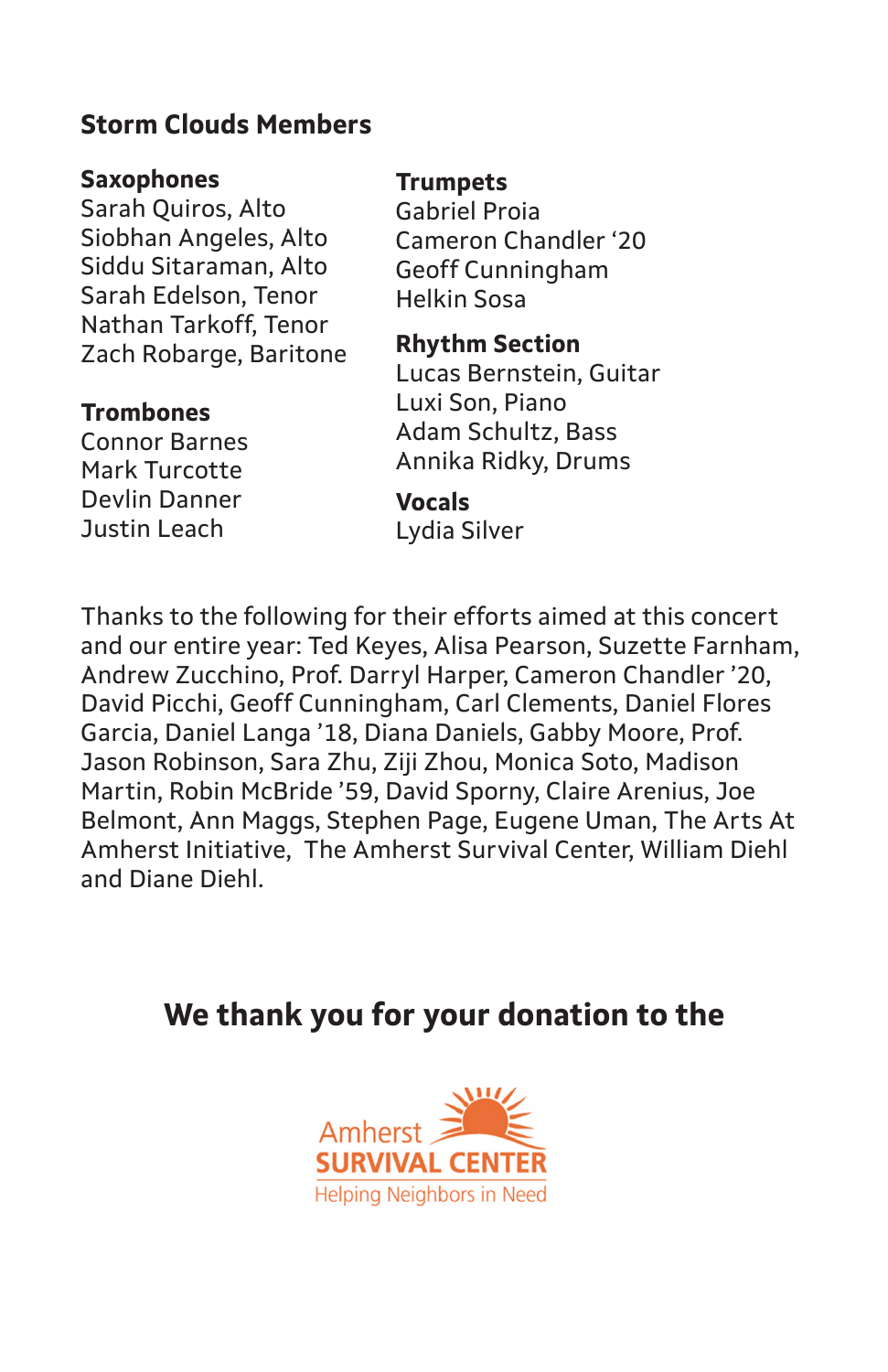## **Celebrating Our Seniors**

Congratulations to the following graduating seniors who have all been a part of the Jazz@Amherst Performing program during their time as students at Amherst. We wish them all a great and fulfilling life, and hope they will return often to visit.

Jonathan Vale Ryan Yu

Diana Daniels Luis de Pablo Anna Dietrich Alistair Edwards Hannah Goldberg Dean Gordon Sophie Koh Jonathan Paul Cameron Riefe Memo Rodriguez Sam Schulz Siddu Sitaraman Grady Stoodt Charlie Sutherby Nathan Tarkoff

### **Brian Martin**

Award-winning trombonist, composer, and music educator Brian Martin is a graduate of the University of Northern Iowa and the University of Massachusetts Amherst, holding a bachelor's degree in Music Education - Jazz Studies and a master's degree in Jazz Composition and Arranging. He remains active in both Iowa and New England as a performer, writer, and teacher. He is currently on the music staff of Derby Academy, both as a classroom teacher and as a private lesson instructor.

Martin takes great pride in his versatility as a trombonist. He is equally at home in the symphony hall as he is on stage at the local dive. While at UMASS, Martin was the lead/principal trombonist in Jazz Ensemble I, the Symphony Orchestra, and the Wind Ensemble. He is a current member of Boston's Dirty Water Brass Band, as well as a freelance musician in the Boston area, having performed with local acts such as the Makanda Project, the Jeff Holmes Big Band, and Shokazoba. Before moving to Massachusetts, he performed most commonly with Grand Ave Ruckus, the 'Ceptet, the Metro Brass Quintet, and as a regular sub with The Des Moines Big Band. Additional performance experience includes the Mid-Atlantic Collegiate Jazz All-Stars, the Max Wellman Big Band, the Roni Garza Salsa Orchestra, and the Synergy Jazz Nonet, among others.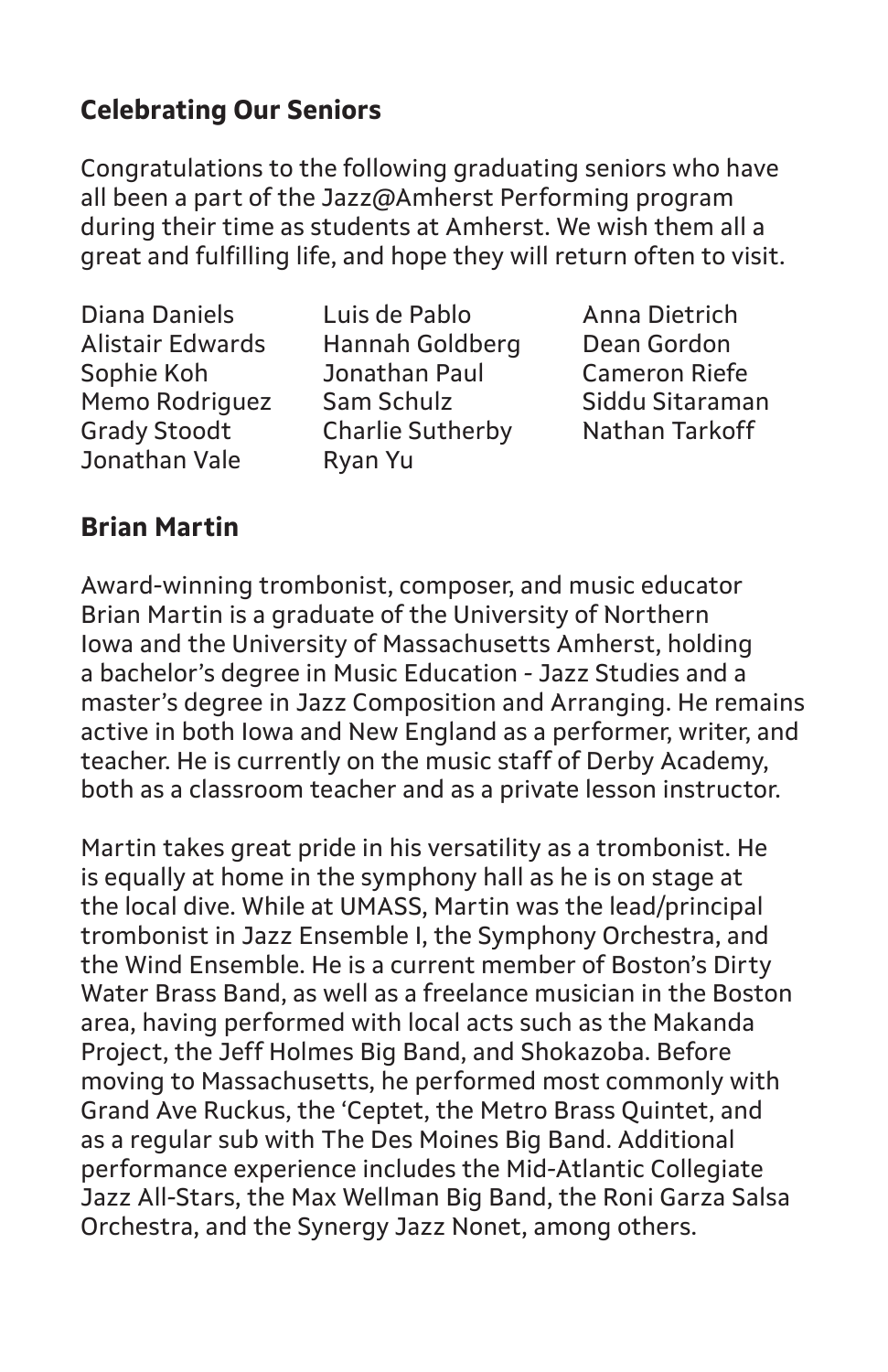In addition to performing, Martin is a prolific composer of music in the classical and jazz realms. His current primary focus is writing for his Brian Martin Big Band, an elite ensemble comprised of many of the top jazz musicians from Iowa and New England that is dedicated to performing his original compositions and arrangements. The US Army Jazz Ambassadors performed his original composition "Lookin' Forward" during the Young Composers Showcase at the 2019 Jazz Education Network Conference in Reno, NV. His orchestral rendition of George Gershwin's "I Got Rhythm" was the recipient of an Outstanding Arrangement Student Music Award from DownBeat Magazine in 2020. Eight of his compositions and arrangements have been recorded on five of UNI Jazz Band One's annual CDs. He has been commissioned to write music for ensembles ranging in ability and style from elementary concert band to collegiate jazz ensemble to high school show choir.

Martin is available as a tutor for trombonists and composers in the Massachusetts South Shore area. At UMASS, he directed the Jazz Lab ensemble, and coached a jazz quintet of undergraduate students. He has presented masterclasses on trombone performance, improvisation, and jazz pedagogy to middle school, high school, and collegiate students. His high school private students have been members of ensembles at the All-State and All-District levels, as well as participants of various honors ensembles. In 2014, Martin organized the Transcription Education Project, recording several of the Des Moines area's top jazz musicians improvising material that is accessible to young students. During his tenure as a public school Band Director, his students received many awards and honors, most notably representing his district's Band program in the Iowa All-State Music Festival in 2016, the first time a Band student in that district had been accepted to the Festival since 1990.

### **Brian Martin Sextet:**

Brian Martin, Trombone Peter Da Silva, Saxophones Haneef Nelson, Trumpet Jay Frigoletto, Piano George Robinson, Bass Chris Robinson, Drums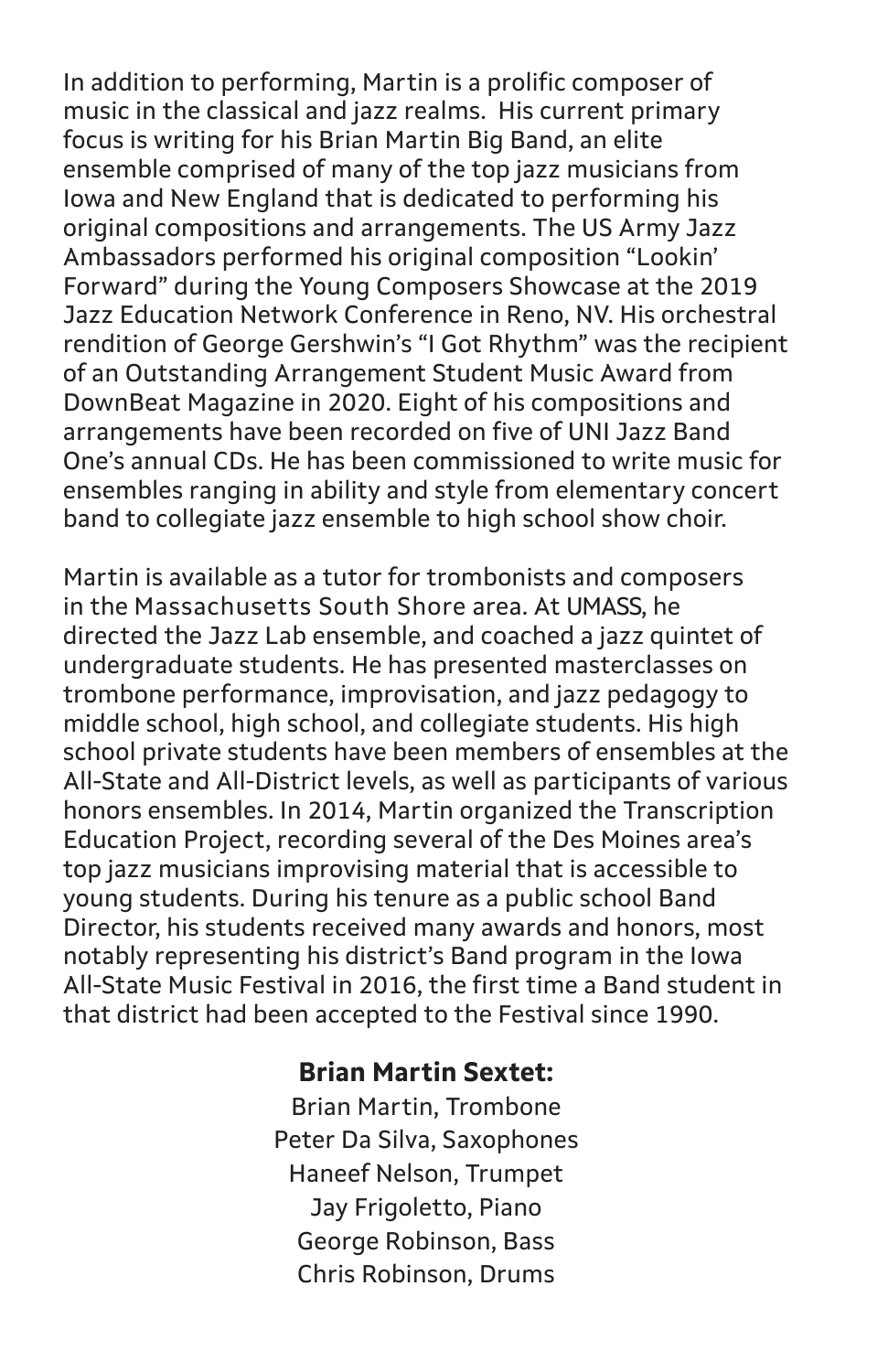## **McBride '59 Jazz Commission Series**

The Robin McBride '59 Jazz Commission Series is named after Robin McBride, Amherst College Class of 1959, who has been a wonderful source of energy to those of us involved in teaching and learning about this great music. Robin has been active in the recording industry as a record producer. In this capacity he has worked with countless great musicians across all genres and has produced over 65 albums (LPs and CDs) in his career. During his time at Amherst he was befriended by the Count Basie Orchestra and still is in contact with the band's current leader, Bill Hughes. In 2000, Robin McBride made a generous donation of his 2000+ jazz record (vinyl) collection to be stored at Amherst College and utilized by students and faculty from the Five College Community. This collection is being carefully catalogued and prepared for use in the future. In October 2007, Robin was honored with a Legacy Award by the Chicago Chapter of the Grammy Awards.

Previous Commission Composers include Nathan Childers (Cityscapes, 2005), David Springfield (The Art of the Matter, 2006), Santiago Cerda (Los Andes Suite, 2007), Dave Rivello (A Series of Short Prayers, 2008), L. Franklin Newton (Into the Light, 2009), Earl MacDonald (Smoke&Mirrors, 2010), Ayn Inserto (Down a Rabbit Hole, 2011), Christine Jensen (Blue Yonder, 2012), Eric Applegate (Phosphorescence, 2013), Jeff Holmes (10 for Ten, 2014), J. C. Sanford (Trash Me, Hamster, 2015), Alex Lee-Clark (Cocktail Party, 2016), Chris Merz (Two Weeks From Everywhere, 2017), Omar Thomas (Orchids, 2018), Sara Jacovino (Mammoth Interuption, 2019), Jihye Lee (Try Out, 2020), and Jen Allen (On the Precipice, 2021).

### **Upcoming Jazz Events at Amherst College:**

| May 2    | 7 PM Jazz Combos Concert in Arms Room 7    |
|----------|--------------------------------------------|
| May 4    | 8:30 PM Jazz Combos Concert in Arms Room 7 |
| Sept. 23 | 8 PM Jason Moran in Concert, Buckley       |